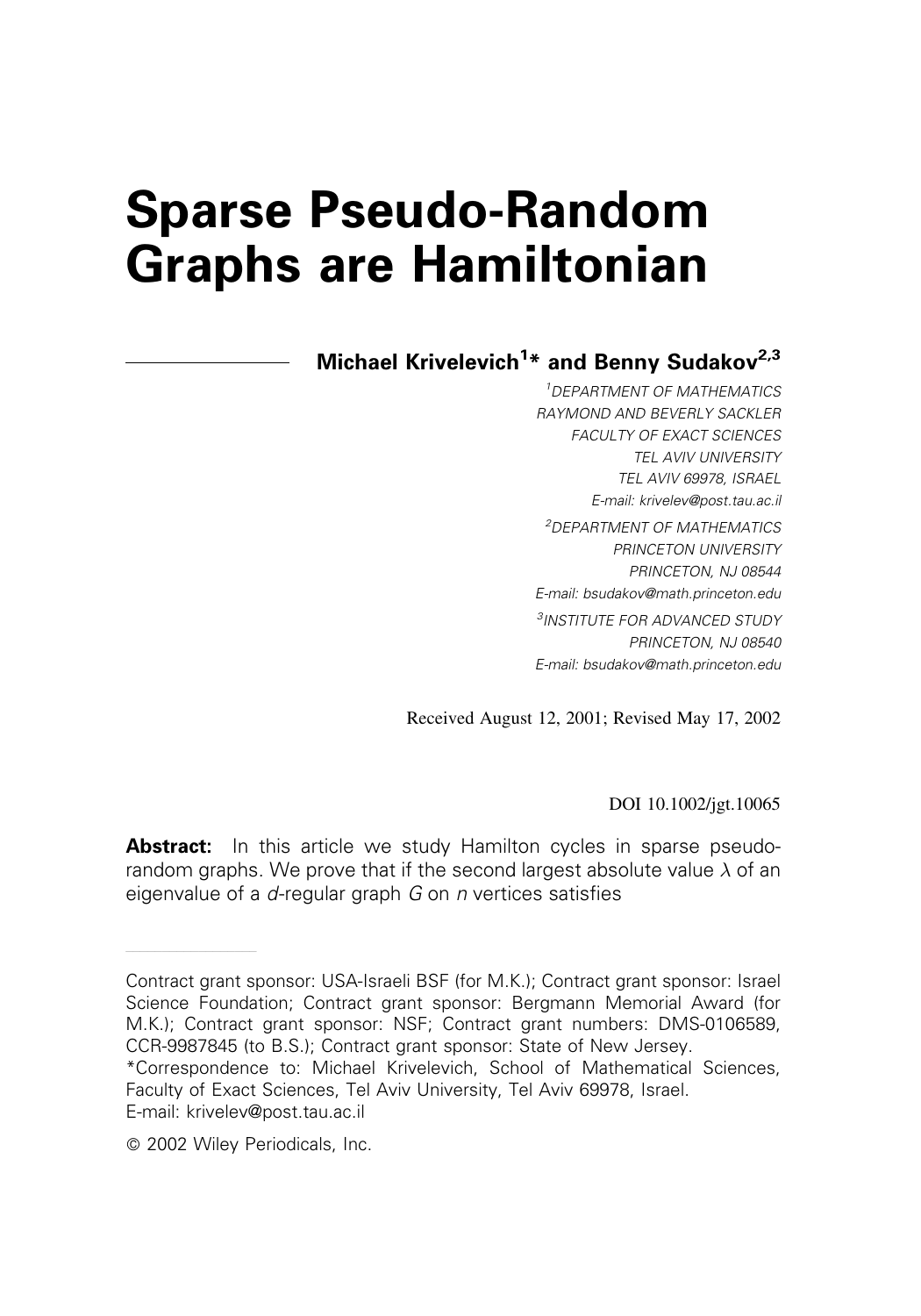$$
\lambda \le \frac{(\log\log n)^2}{1000 \log n (\log\log\log n)} d
$$

and  $n$  is large enough, then G is Hamiltonian. We also show how our main result can be used to prove that for every  $c > 0$  and large enough n a Cayley graph  $X(G, S)$ , formed by choosing a set S of c log<sup>5</sup> n random generators in a group  $G$  of order n, is almost surely Hamiltonian.  $\circ$  2002 Wiley Periodicals, Inc. J Graph Theory 42: 17–33, 2003

Keywords: Hamiltonian cycles; pseudo-random graphs; graph eigenvalues

# 1. INTRODUCTION

A Hamilton cycle in a graph is a cycle passing through all the vertices of this graph. A graph is called Hamiltonian if it has at least one Hamilton cycle. The notion of Hamilton cycles is one of the most central in modern Graph Theory, and many efforts have been devoted to obtain sufficient conditions for Hamiltonicity. One of the oldest such results is the celebrated theorem of Dirac [13], who showed that if the minimal degree of graph G on *n* vertices is at least  $n/2$ , then G contains a Hamilton cycle. This result is only one example of a vast majority of known sufficient conditions for Hamiltonicity that mainly deal with graphs which are fairly dense. On the other hand, it appears that not too much is known about Hamilton cycles in relatively sparse graphs. Here we would like to propose one such sufficient condition that works also in the sparse case. Our condition is not based on degree or density conditions, rather it has to do with what is usually called pseudo-randomness.

Pseudo-random graphs can be informally described as graphs whose edge distribution resembles closely that of a truly random graph  $G(n, p)$  of the same edge density. Pseudo-random graphs have been a subject of intensive study during the last two decades (see, e.g., [27], [28], [9], [26], [2], [22]).

In this article, we restrict our attention to pseudo-random regular graphs. This will enable us to use the powerful and well developed machinery of Spectral Graph Theory (see [8]) to connect between the eigenvalues of a graph and its edge distribution. Some definitions are in place here. Let  $G = (V, E)$  be a graph with vertex set  $V = \{1, \ldots, n\}$ . The adjacency matrix  $\mathbf{A} = \mathbf{A}(G)$  is an *n*-by-*n* 0, 1matrix whose entry  $A_{ij}$  is 1 whenever  $(i, j) \in E(G)$ , and is 0 otherwise. As A is a real symmetric matrix, all its eigenvalues are real. We thus denote the eigenvalues of A, usually also called the eigenvalues of the graph G itself, by  $\lambda_1 \geq \lambda_2 \geq \cdots \geq \lambda_n$ . In case G is a d-regular graph, it follows from the Perron-Frobenius Theorem that  $\lambda_1 = d$  and  $|\lambda_i| \leq d$  for all  $2 \leq i \leq n$ . Let now  $\lambda = \lambda(G) = \max\{|\lambda_i(G)| : i = 2, 3, \ldots, n\}.$  The parameter  $\lambda$  is usually called the second eigenvalue of G.

It is well known that the larger the so called spectral gap (i.e., difference between d and  $\lambda$ ) is, the more closely the edge distribution of G approaches that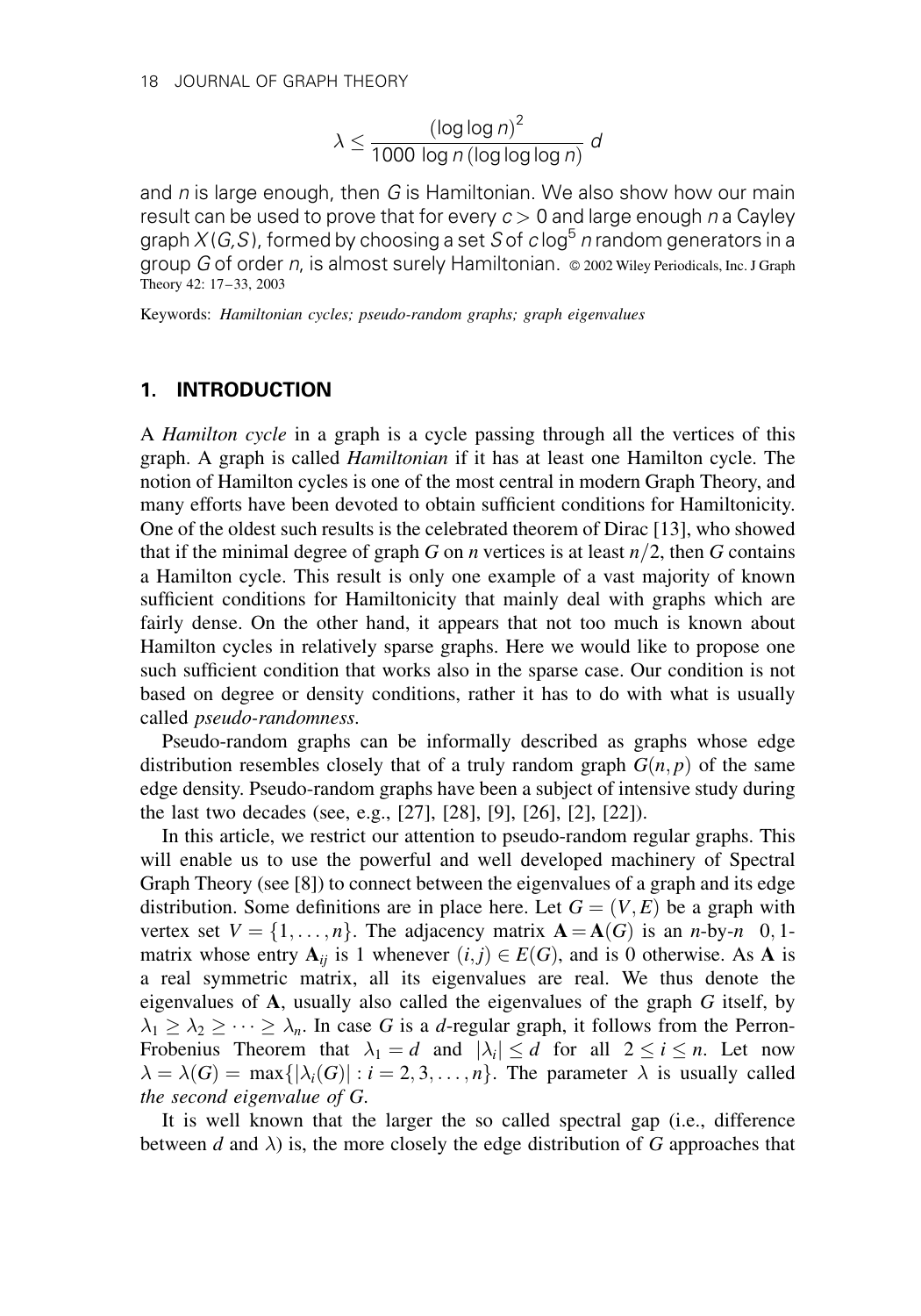of a random graph  $G(n, d/n)$ . We will cite relevant quantitative results later, for now we just state that the value of  $\lambda$  will serve us as the measure of pseudorandomness.

The subject of this study is to show that under certain conditions pseudorandomness ensures the existence of a Hamilton cycle. The connection between pseudo-randomness and Hamiltonicity has been already explored in several articles ([27], [15], [16]). Note that if the vertex degree  $d = d(n)$  satisfies  $d = n^a$ , where  $a$  is a constant close to 1, then already a very weak condition on the second eigenvalue  $\lambda$  guarantees Hamiltonicity. This follows immediately from the well known theorem of Chvátal and Erdős [11]. They proved that if the connectivity of graph  $G$  is at least as large as the size of maximal independent set, then  $G$ contains a Hamilton cycle. The independence number of a d-regular graph G on *n* vertices with the second eigenvalue  $\lambda$  can be bounded from above by  $\lambda n/d$ (see Theorem 2.1 below), and the connectivity is  $d(1 - o(1))$  if  $\lambda \ll d$ . Plugging these two estimates into the Chvátal-Erdős theorem, one immediately gets a sufficient condition for Hamiltonicity. This approach has been used by Thomason in [27], and recently the authors together with Vu and Wormald [23] applied it to show that almost surely random regular graphs of high degree contain a Hamilton cycle.

Here we state and prove a sufficient condition for a Hamilton cycle in a pseudorandom regular graph  $G$ , which does not require its degree  $d$  to be a power of  $|V(G)|$ . Specifically, we prove the following theorem.

**Theorem 1.1.** Let  $G = (V, E)$  be a d-regular graph on n vertices and with second largest by absolute value eigenvalue  $\lambda$ . If n is large enough and

$$
\lambda \leq \frac{(\log \log n)^2}{1000 \log n (\log \log \log n)} d,
$$

then G is Hamiltonian.

It is known<sup>1</sup> that  $\lambda(G) = \Omega(\sqrt{d})$  for  $d \leq n/2$ . Therefore, for pseudo-random graphs with the best possible order of magnitude of  $\lambda = \lambda(d, n)$ , our result starts working already when the degree  $d$  is only polylogarithmic in  $n$ , i.e., for quite sparse pseudo-random graphs.

It should be stressed that the definition of pseudo-random graphs used in this study is rather restrictive and applies only to *regular* graphs. It seems plausible, however, that our techniques can be used to prove Hamiltonicity of almost regular graphs (i.e., graphs in which all degrees are very close to an average degree  $d$ )

<sup>1</sup>It is easy to see that if  $d \le n/2$ , then  $\lambda(G) = \Omega(\sqrt{d})$ . Indeed, let **A** be the adjacency matrix of *G*, then the the trace of  $A^2$  satisfies

$$
nd = 2|E(G)| = tr(\mathbf{A}^2) = \sum_{i} \lambda_i^2 \le d^2 + (n-1)\lambda^2(G) \le dn/2 + (n-1)\lambda^2(G).
$$

Therefore,  $\lambda^2(G) \ge d/2$  and  $\lambda(G) = \Omega(\sqrt{d}).$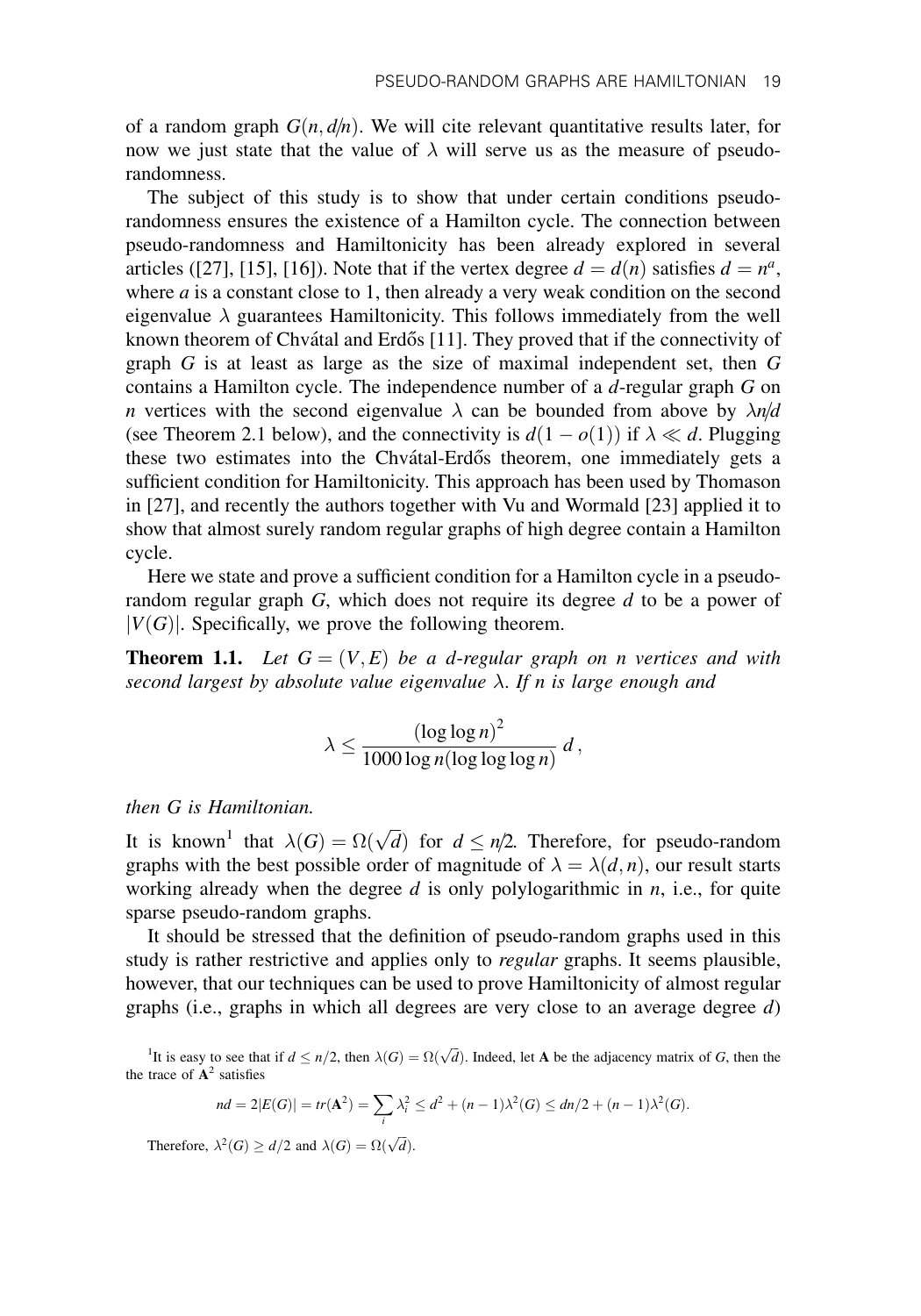with a large enough eigenvalue gap. Proving Hamiltonicity in other models of sparse pseudo-random graphs, for example in the so called jumbled graphs introduced by Thomason in [27], appears to be an interesting and challenging task.

The rest of this article is organized as follows. In the next section we summarize some useful quantitative results on the edge distribution of pseudorandom regular graphs, which we use later in the proof. In Section 3, we present the proof of our main theorem. In Section 4, we indicate how our main result can be used to prove that for every  $c > 0$  a Cayley graph  $X(G, S)$ , formed by choosing a set S of  $c \log^5 n$  random generators in a group G of order n, is almost surely Hamiltonian. The last section of the article is devoted to concluding remarks and discussion of relevant open problems.

We close this section with some conventions and notation. A graph G is called  $(n, d, \lambda)$ -graph if it is d-regular, has n vertices and the second eigenvalue of G equals to  $\lambda$ . For a subset of vertices  $U \subset V(G)$  we denote by  $N(U)$  the set of all vertices in  $V-U$  adjacent to some vertex in U. We also denote by  $e(U)$  the number of edges spanned by U. If log has no suffix, it denotes the natural logarithm. Throughout the article, we omit occasionally the floor and ceilings signs for the sake of convenience. We will also make no serious attempt to optimize our absolute constants.

# 2. PROPERTIES OF PSEUDO-RANDOM GRAPHS

In this section we gather quantitative results on the edge distribution in pseudorandom regular graphs, to be used later in the proof. Essentially all of them are easy corollaries of the following well-known result whose proof can be found, inter alia, in Chapter 9 of a monograph of Alon and Spencer [4].

**Theorem 2.1.** Let  $G = (V, E)$  be an  $(n, d, \lambda)$ -graph. Then:

• For every two subsets  $B, C \subset V$  the number of edges of G with one endpoint in B and the other in C satisfies:

$$
\left| e(B, C) - \frac{|B||C|d}{n} \right| \le \lambda \sqrt{|B||C|\left(1 - \frac{|B|}{n}\right)} ; \tag{1}
$$

• For every subset  $B \subseteq V$ ,

$$
\left| e(B) - \frac{|B|^2 d}{2n} \right| < \frac{\lambda |B|}{2} . \tag{2}
$$

In the propositions below we will assume that  $G = (V, E)$  is an  $(n, d, \lambda)$ -graph with  $\lambda < d/2$ .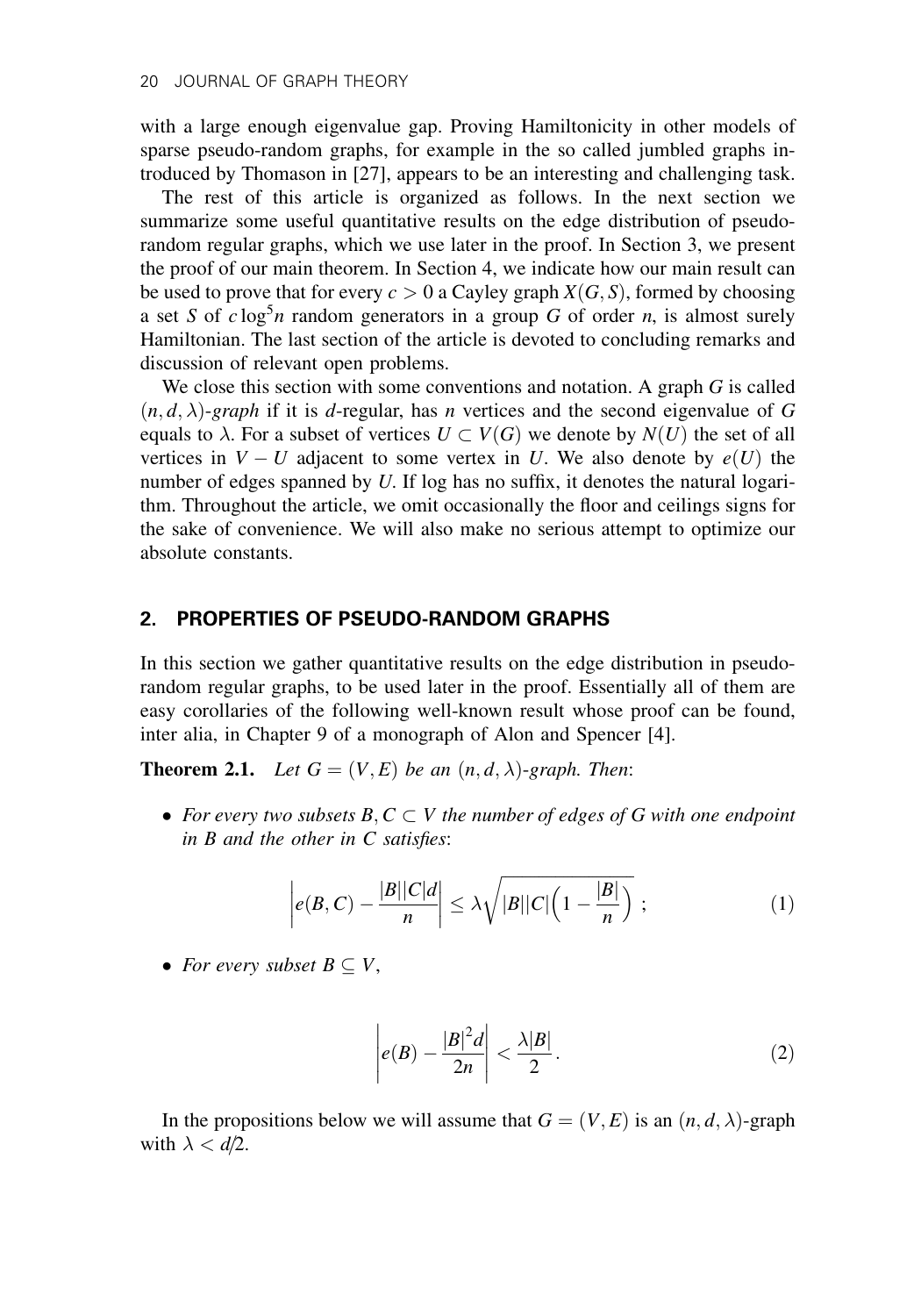**Proposition 2.1.** Every subset  $V_0 \subset V$  of cardinality  $|V_0| \leq \frac{\lambda n}{d}$  spans at most  $\lambda |V_0|$  edges.

**Proof.** By  $(2)$ ,

$$
e(V_0) \le \frac{|V_0|^2 d}{2n} + \frac{\lambda |V_0|}{2} \le \frac{\lambda n}{d} \frac{d|V_0|}{2n} + \frac{\lambda |V_0|}{2}
$$
  
= 
$$
\frac{\lambda |V_0|}{2} + \frac{\lambda |V_0|}{2} = \lambda |V_0|.
$$

**Proposition 2.2.** For every subset  $V_0 \subset V$  of cardinality  $|V_0| \leq \frac{\lambda^2 n}{d^2}$ ,

$$
|N(V_0)| > \frac{(d-2\lambda)^2}{3\lambda^2}|V_0|.
$$

**Proof.** Denote  $N(V_0) = U$ . Then by Proposition 2.1,  $e(V_0) \leq \lambda |V_0|$ . As the degree of every vertex in  $V_0$  is d, we obtain:

$$
e(V_0, U) \ge d|V_0| - 2e(V_0) \ge d|V_0| - 2\lambda|V_0|.
$$

On the other hand, it follows from (1) that

$$
e(V_0, U) < \frac{|V_0||U|d}{n} + \lambda \sqrt{|V_0||U|}.
$$

The above inequalities imply:

$$
\frac{|V_0||U|d}{n} + \lambda \sqrt{|V_0||U|} > (d - 2\lambda)|V_0|.
$$
 (3)

If  $|U| \leq \frac{(d-2\lambda)^2}{3\lambda^2} |V_0|$ , then

$$
\frac{|V_0||U|d}{n} + \lambda \sqrt{|V_0||U|} \le \frac{|V_0|^2 (d - 2\lambda)^2 d}{3\lambda^2 n} + \frac{\lambda |V_0|(d - 2\lambda)}{\sqrt{3}\lambda}
$$

$$
\le \frac{\lambda^2 n}{d^2} \cdot \frac{(d - 2\lambda)^2 d|V_0|}{3\lambda^2 n} + \frac{(d - 2\lambda)|V_0|}{\sqrt{3}}
$$

$$
= \frac{(d - 2\lambda)^2 |V_0|}{3d} + \frac{(d - 2\lambda)|V_0|}{\sqrt{3}}
$$

$$
< \frac{(d - 2\lambda)|V_0|}{3} + \frac{(d - 2\lambda)|V_0|}{\sqrt{3}} < (d - 2\lambda)|V_0|
$$

— a contradiction to (3).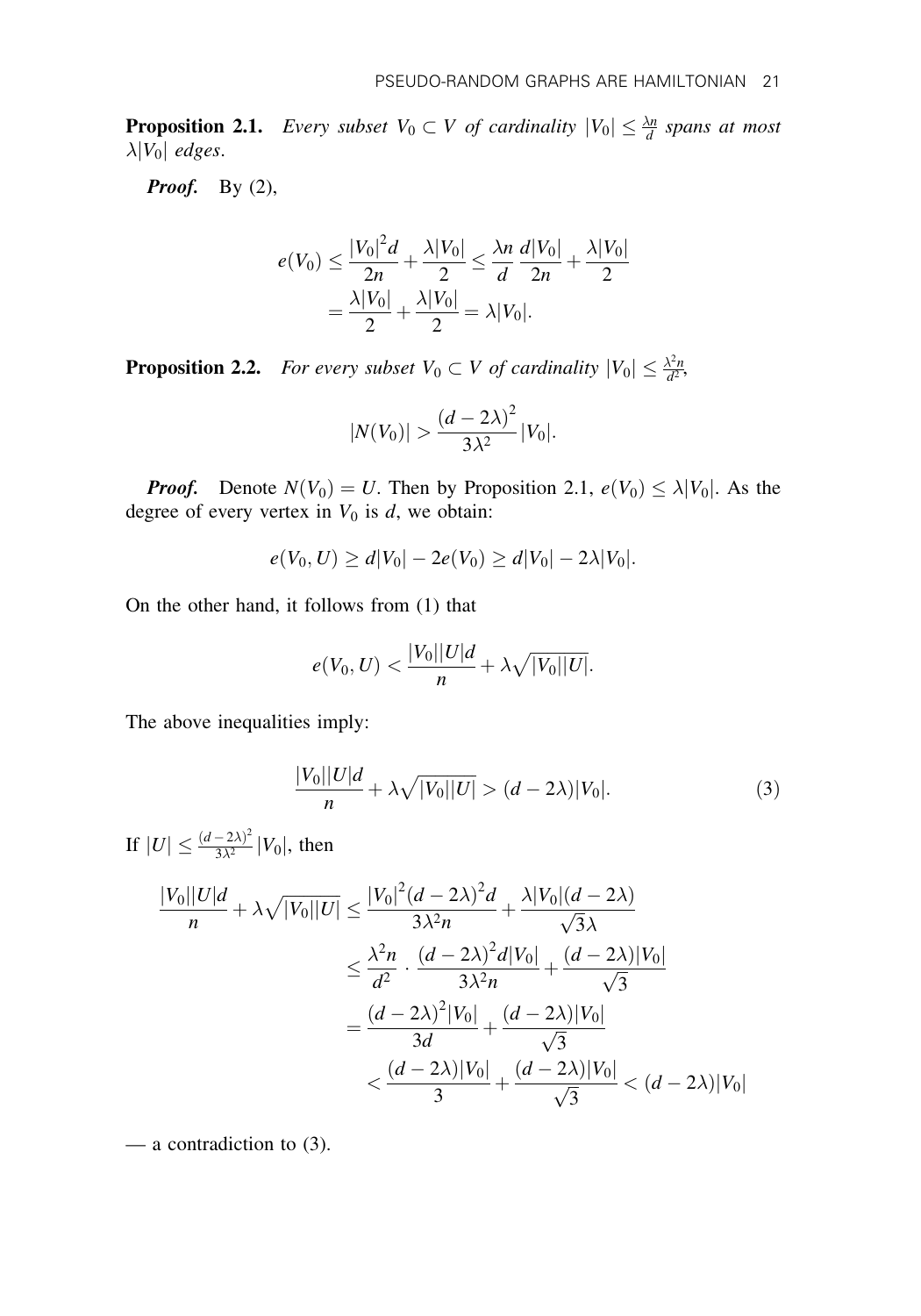**Proposition 2.3.** For every subset  $V_0 \subseteq V$  of cardinality  $|V_0| > \frac{\lambda^2 n}{d^2}$ ,  $|N(V_0)| > \frac{n}{d}$ .  $\frac{n}{2} - |V_0|$ .

**Proof.** Set  $U = V \setminus (V_0 \cup N(V_0))$ . Then, clearly  $e(V_0, U) = 0$ . On the other hand, by (1),  $e(V_0, U) \ge \frac{|V_0||U|d}{n} - \lambda$  $\frac{f(t)}{f(t)}$  $|V_0||U|(1-\frac{|U|}{n})$  $\frac{1}{\sqrt{2}}$ hand, by (1),  $e(V_0, U) \ge \frac{|V_0||U|d}{n} - \lambda \sqrt{|V_0||U|(1 - \frac{|U|}{n})}$ . Therefore,  $\frac{|V_0||U|d}{n} \le \lambda$  $|V_0||U|(1-\frac{|U|}{n})$ , implying:

$$
\frac{|U|}{\left(1-\frac{|U|}{n}\right)} \leq \frac{\lambda^2 n^2}{d^2|V_0|} < n
$$

and thus  $|U| < n/2$ . Hence  $|N(V_0)| = |V| - |V_0| - |U| > n/2 - |V_0|$ .

**Proposition 2.4.** If disjoint subsets  $U_1, U_2 \subset V(G)$  are not connected by an edge in G, then  $|U_1| |U_2| < \lambda^2 n^2/d^2$ .

**Proof.** By (1),  $0 = e(U_1, U_2) > |U_1||U_2|d/n - \lambda \sqrt{|U_1||U_2|}$ . Therefore, **From:** By  $\frac{11}{2}$ ,  $\frac{6}{2}$ ,  $\frac{1}{2}$ ,  $\frac{6}{2}$ ,  $\frac{1}{2}$ ,  $\frac{1}{2}$ ,  $\frac{1}{2}$ ,  $\frac{1}{2}$ ,  $\frac{1}{2}$ ,  $\frac{1}{2}$ ,  $\frac{1}{2}$ ,  $\frac{1}{2}$ ,  $\frac{1}{2}$ ,  $\frac{1}{2}$ ,  $\frac{1}{2}$ ,  $\frac{1}{2}$ ,  $\frac{1}{2}$ ,  $\frac{1}{2}$ ,  $\frac{1}{2}$ ,

#### Proposition 2.5. G is connected.

**Proof.** If G is disconnected, then G has a connected component  $V_0$  of size  $|V_0| \le n/2$ . As  $N(V_0) = \emptyset$ , it follows from Proposition 2.3 that  $|V_0| \le \lambda^2 n/d^2$ . This contradicts Proposition 2.2 as  $|N(V_0)| \geq \frac{(d-2\lambda)^2|V_0|}{3\lambda^2} > 0$ .

## 3. PROOF OF THE MAIN THEOREM

We first show that a longest path in an  $(n, d, \lambda)$ -graph G, satisfying the conditions of Theorem 1, has a length linear in  $n$ . Then we show that some path of a maximal length in G can be closed to a cycle, which easily implies the Hamiltonicity of G due to its connectivity, provided by Proposition 2.5. Our approach relies on the so called rotation-extension technique, invented by Posa in [25] and applied in several subsequent articles on Hamiltonicity of random graphs [21], [6], [16]. Our notation and proof methodology are quite similar to those of [16].

#### A. Constructing an Initial Long Path

Let  $P_0 = (v_1, v_2, \dots, v_l)$  be a longest path in G. If  $1 \leq i < l$  and  $(v_i, v_l) \in E(G)$ , then the path  $P' = (v_1, v_2, \ldots, v_i, v_l, v_{l-1}, \ldots, v_{i+1})$  is also of maximal length. We say that P' is a rotation of P with fixed endpoint  $v_1$ , pivot  $v_i$  and broken edge  $(v_i, v_{i+1})$  (the reason for the last term being the fact that  $(v_i, v_{i+1})$  is deleted from the edge set of P to get P'). We can then rotate P' in a similar fashion to get a new path  $P''$  of the same length, and so on.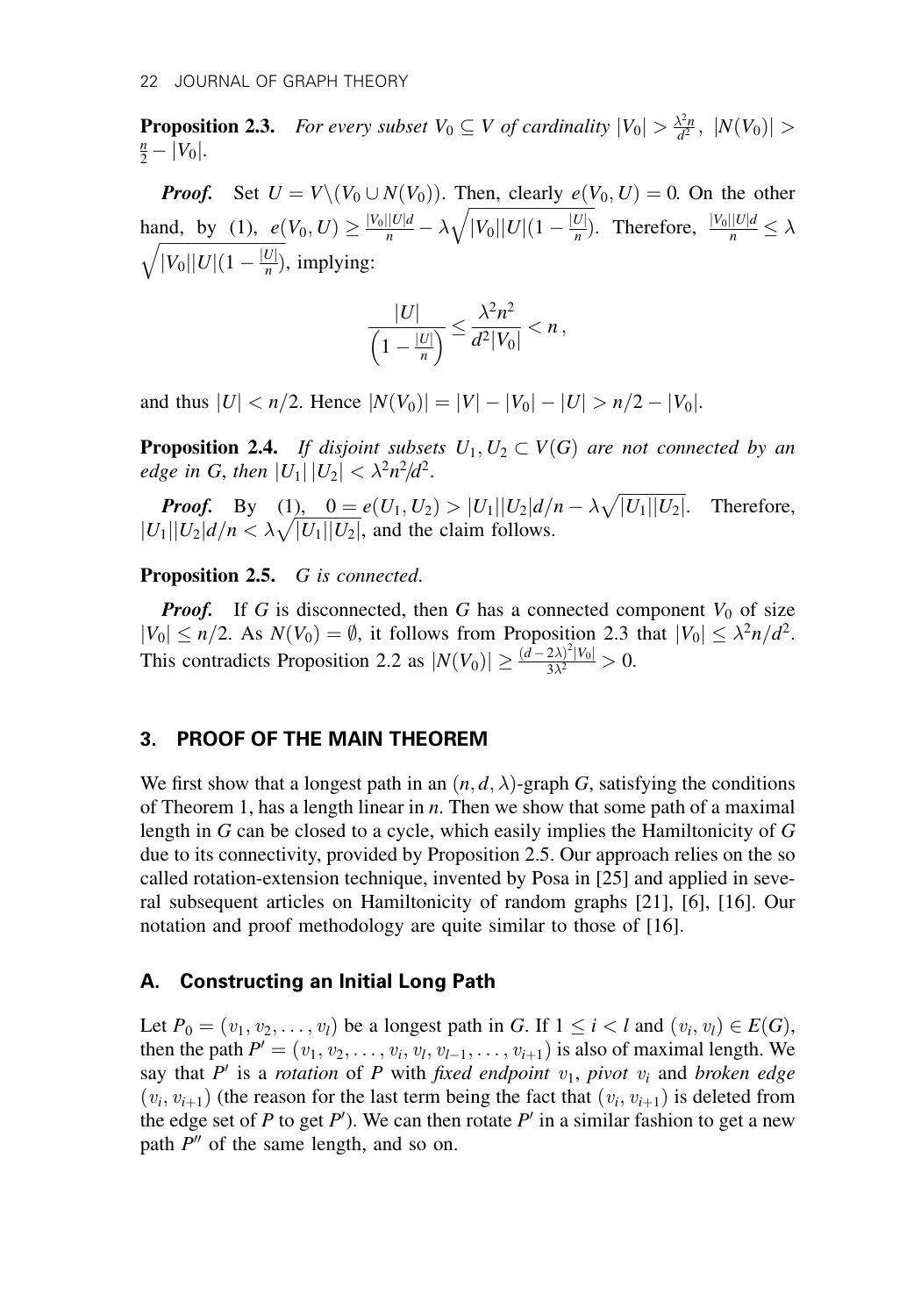For  $t \geq 0$ , let  $S_t = \{v \in V(P_0) \setminus \{v_1\}: v$  is the endpoint of a path obtainable from  $P_0$  by at most t rotations with fixed endpoint  $v_1$ , and all broken edges in  $P_0$ . Obviously, the sequence of sets  $\{S_t : t \geq 0\}$  forms a family of nested sets, as  $S_t \subseteq S_{t+1}$  for all  $t \geq 0$ . Notice that due to the maximality of  $P_0$  all edges incident to a vertex from  $S_t$  for some  $t \geq 0$ , have their second endpoint inside  $P_0$ .

**Proposition 3.1.** For all  $t \geq 0$ ,

$$
|S_{t+1}| \geq \frac{1}{2}|N(S_t)| - \frac{3}{2}|S_t|.
$$

Proof. Let

$$
T = \{i \geq 2 : v_i \in N(S_t), v_{i-1}, v_i, v_{i+1} \notin S_t\}.
$$

Obviously,  $|T| \geq |N(S_t)| - 3|S_t|$ . Consider a vertex  $v_i \in V(P_0)$  with  $i \in T$ . Then,  $v_i$  has a neighbor  $x \in S_t$ . This means that there exists a path Q with x as an endpoint, obtainable from  $P_0$  by at most t rotations. Observe that if during the repeated rotation process an edge from  $P_0$  gets deleted, then one of its vertices should be an endpoint of some rotation of  $P_0$ . As  $v_{i-1}, v_i, v_{i+1} \notin S_t$ , both edges  $(v_{i-1}, v_i)$  and  $(v_i, v_{i+1})$  are still present in Q. Rotating Q with a pivot  $v_i$  and one of the edges  $(v_{i-1}, v_i)$ ,  $(v_i, v_{i+1})$  as a broken edge (which of these two edges is chosen depends on their order along Q) will put one of  $v_{i-1}$ ,  $v_{i+1}$  in  $S_{t+1}$ . Suppose for example it is  $v_{i-1}$ . The only other vertex which can cause  $v_{i-1}$  to be put into  $S_{t+1}$  is  $v_{i-2}$ . Therefore,

$$
|S_{t+1}| \geq \frac{1}{2}|T| \geq \frac{1}{2}|N(S_t)| - \frac{3}{2}|S_t|.
$$

Let

$$
t_0 = \left\lceil \frac{\log n - 2 \log(d/\lambda)}{2 \log(d/\lambda) - 7} \right\rceil + 2;
$$
  

$$
\rho = 2t_0.
$$

By Proposition 2.2, as long as  $|S_t| \leq \lambda^2 n/d^2$  we get,  $|N(S_t)| \geq (d-2\lambda)^2 |S_t|/2$  $(3\lambda^2)$  and thus  $|S_{t+1}| \ge (d-2\lambda)^2 |S_t|/(6\lambda^2) - \frac{3}{2} |S_t|$ . It can easily be proven by induction that in this case  $|S_{j+1}|/|S_j| \ge (d-2\lambda)^2/(7\lambda^2)$  for all  $j \le t$ . This implies that after at most

$$
\frac{\log \frac{\lambda^2 n}{d^2}}{\log \frac{\left(d-2\lambda\right)^2}{7\lambda^2}} \le t_0 - 2
$$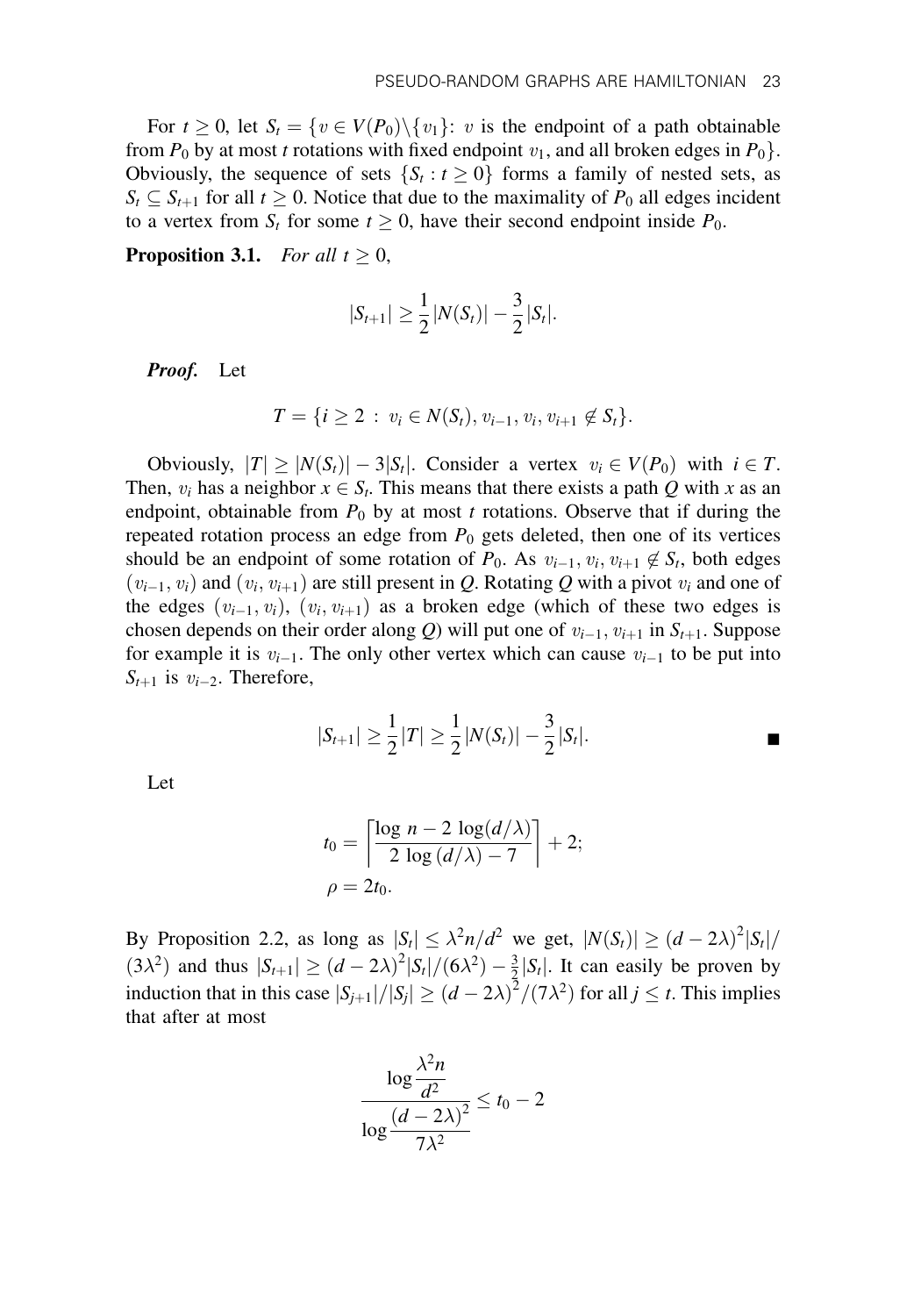steps we get  $|S_t| > \lambda^2 n/d^2$ . One additional step together with application of Proposition 2.3 give us:

$$
|S_{t+1}| \geq \frac{1}{2}|N(S_t)| - \frac{3}{2}|S_t| \geq \frac{1}{2}\left(\frac{n}{2} - |S_t|\right) - \frac{3}{2}|S_t|
$$
  
=  $\frac{n}{4} - 2|S_t| \geq \frac{n}{4} - 2|S_{t+1}|.$ 

Hence  $|S_{t+1}| \geq \frac{n}{12}$ . This, by Proposition 2.4, implies in turn that  $|N(S_{t+1})|$  =  $n - o(n)$ . Applying Proposition 2.3 once again, we obtain:

$$
|S_{t+2}| \geq \frac{1}{2}|N(S_{t+1})| - \frac{3}{2}|S_{t+1}| \geq \frac{1}{2}(n - o(n)) - \frac{3}{2}|S_{t+2}|,
$$

and therefore  $|S_{t+2}| \ge (1 - o(1))n/5 > n/6$ .

Let  $B(v_1) = S_{t_0}$ ,  $A_0 = B(v_1) \cup \{v_1\}$ . For each  $v \in B(v_1)$  we can use the above argument to show the existence of a set  $B(v)$ ,  $|B(v)| \ge n/6$ , of endpoints of maximum length paths with endpoint v. Note that each endpoint in  $B(v)$  was obtained by at most  $t_0 + t_0 = 2t_0$  rotations. As clearly  $B(v) \subseteq V(P_0)$  for each such v, we get in particular that  $l \ge n/6$ , and thus  $P_0$  has a linear length.

To summarize, for each  $a \in A_0$ ,  $b \in B(a)$  there is a maximum length path  $P(a, b)$  joining a and b and obtainable from  $P_0$  by at most  $\rho = 2t_0$  rotations.

#### B. Closing a Maximal Path to a Hamilton Cycle

We consider the path  $P_0$  to be directed and divided into  $2\rho$  disjoint segments  $I_1, \ldots, I_{2\rho}$ , all of length at least  $\lfloor |V(P_0)|(2\rho)| \geq \lfloor n/(12\rho) \rfloor$ . Notice that each path  $P(a, b)$  as above is obtained from  $P_0$  by at most  $\rho$  rotations and therefore contains at least  $\rho$  of the segments  $I_i$  untouched (but possibly traversed in the opposite direction). We call each such segment *unbroken* in  $P(a, b)$ . These segments have an absolute orientation induced by  $P_0$ , and another, relative to this by  $P(a, b)$ which we consider directed from  $a$  to  $b$ .

Let

$$
k = 2 \max \bigg\{ 1, \bigg\lceil \frac{400 \lambda \rho}{d} \bigg\rceil \bigg\}.
$$

We consider sequences  $\sigma = I_{i_1}, \ldots, I_{i_k}$  of k unbroken segments of  $P_0$  which occur in this order in  $P(a, b)$ , where  $\sigma$  specifies not only the order of segments in  $P(a, b)$ but also their relative orientation. We say then that  $P(a, b)$  contains  $\sigma$ . Note that as  $P(a, b)$  has at least  $\rho$  unbroken segments  $I_{i_j}$ ,  $P(a, b)$  contains at least  $\binom{\rho}{k}$  $\lim_{\ell \to \infty}$ sequences  $\sigma$ .

For a given  $\sigma$  we denote by  $L(\sigma)$  the set of all pairs  $a \in A_0, b \in B(a)$ , for which the path  $P(a, b)$  contains  $\sigma$ .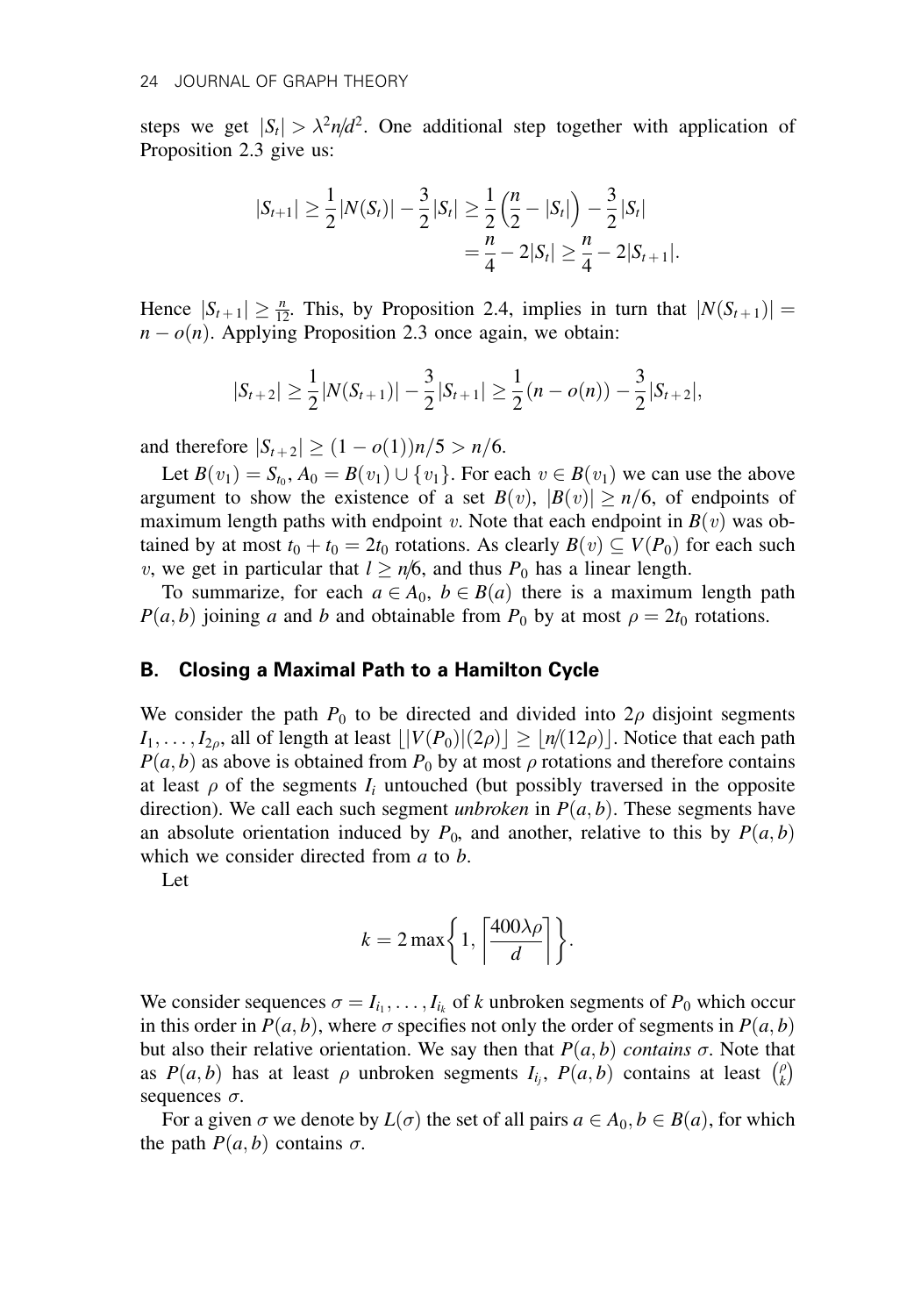The total number of possible sequences  $\sigma$  is at most  $(2\rho)_k 2^k$ . Therefore, by averaging we obtain that there exists a sequence  $\sigma_0$  for which

$$
|L(\sigma_0)| \geq \frac{n^2}{64} \frac{\binom{\rho}{k}}{(2\rho)_k 2^k} > \frac{n^2}{64} \left(\frac{\rho - k}{2\rho - k}\right)^k \frac{1}{k! 2^k}.
$$

It is easy to check that  $k \leq \rho/2$ . Then,  $(\rho - k)/(2\rho - k) \geq 1/3$ , and it follows that there exists a sequence  $\sigma_0$  for which  $|L(\sigma_0)| \geq n^2/(64k!6^k)$ . Fix such a sequence.

Denote

$$
\alpha = \frac{1}{64k!6^k}.
$$

Let  $A = \{a \in A_0 : L(\sigma_0)$  contains at least  $\alpha n/2$  pairs with a as the first element $\}$ . Then  $|\hat{A}| \ge \alpha n/2$ . For each  $a \in \hat{A}$  let  $\hat{B}(a) = \{b \in B(a) : (a, b) \in L(\sigma_0)\}\.$  The definition of  $\hat{A}$  guarantees that  $|\hat{B}(a)| \ge \alpha n/2$ .

Let  $C_1$  be the union of the first  $k/2$  segments of  $\sigma_0$ , in the fixed order and with the fixed relative orientation in which they occur along *any* of the paths  $P(a, b)$ ,  $(a,b) \in L(\sigma_0)$ . Let  $C_2$  be the union of the last  $k/2$  segments of  $\sigma_0$ . Notice that

$$
|C_i| \geq \frac{k}{2} \left\lfloor \frac{n}{12\rho} \right\rfloor \geq \frac{400\lambda\rho}{d} \left\lfloor \frac{n}{12\rho} \right\rfloor > \frac{32\lambda n}{d}.
$$
 (4)

Given a path  $P_0$  and a set  $S \subseteq V(P_0)$ , a vertex  $v \in S$  is called an *interior point* of S with respect to  $P_0$  if both neighbors of v along  $P_0$  lie in S. The set of all interior points of S will be denoted by  $int(S)$ .

**Proposition 3.2.** The set  $C_1$  contains a subset  $C'_1$  with  $|int(C'_1)| \geq nk/(48\rho)$  so that every vertex  $v \in C'_1$  has at least  $14\lambda$  neighbors in int $(C'_1)$ .

**Proof.** We start with  $C_1' = C_1$  and as long as there exists a vertex  $v_j \in C_1'$  for which  $d_{int(C_1)}(v_j) < 14\lambda$ , we delete  $v_j$  and repeat. If this procedure continued for  $r = |C_1|/7$  steps then we get a subset  $R = \{v_1, \ldots, v_r\}$  so that  $|int(C'_1)| \ge$  $|int(C_1)| - 3r = (1 - o(1))|C_1| - 3r > |C_1|/2$  and  $e(R, int(C'_1)) \le 14\lambda r =$  $14\lambda|C_1|/7$ . But according to (1) and (4),

$$
e(R, int(C_1')) \ge \frac{|R||int(C_1')|d}{n} - \lambda \sqrt{|R||int(C_1')|}
$$
  
\n
$$
\ge \frac{|C_1|}{7} \frac{|C_1|}{2} \frac{d}{n} - \lambda \sqrt{\frac{|C_1|}{7} \frac{|C_1|}{2}} = \frac{|C_1|^2 d}{14n} - \frac{\lambda |C_1|}{\sqrt{14}}
$$
  
\n
$$
\ge \frac{32\lambda n}{d} \frac{|C_1|d}{14n} - \frac{\lambda |C_1|}{\sqrt{14}} = \lambda |C_1| \left(\frac{16}{7} - \frac{1}{\sqrt{14}}\right)
$$
  
\n
$$
> \frac{14\lambda |C_1|}{7}
$$

— a contradiction. ■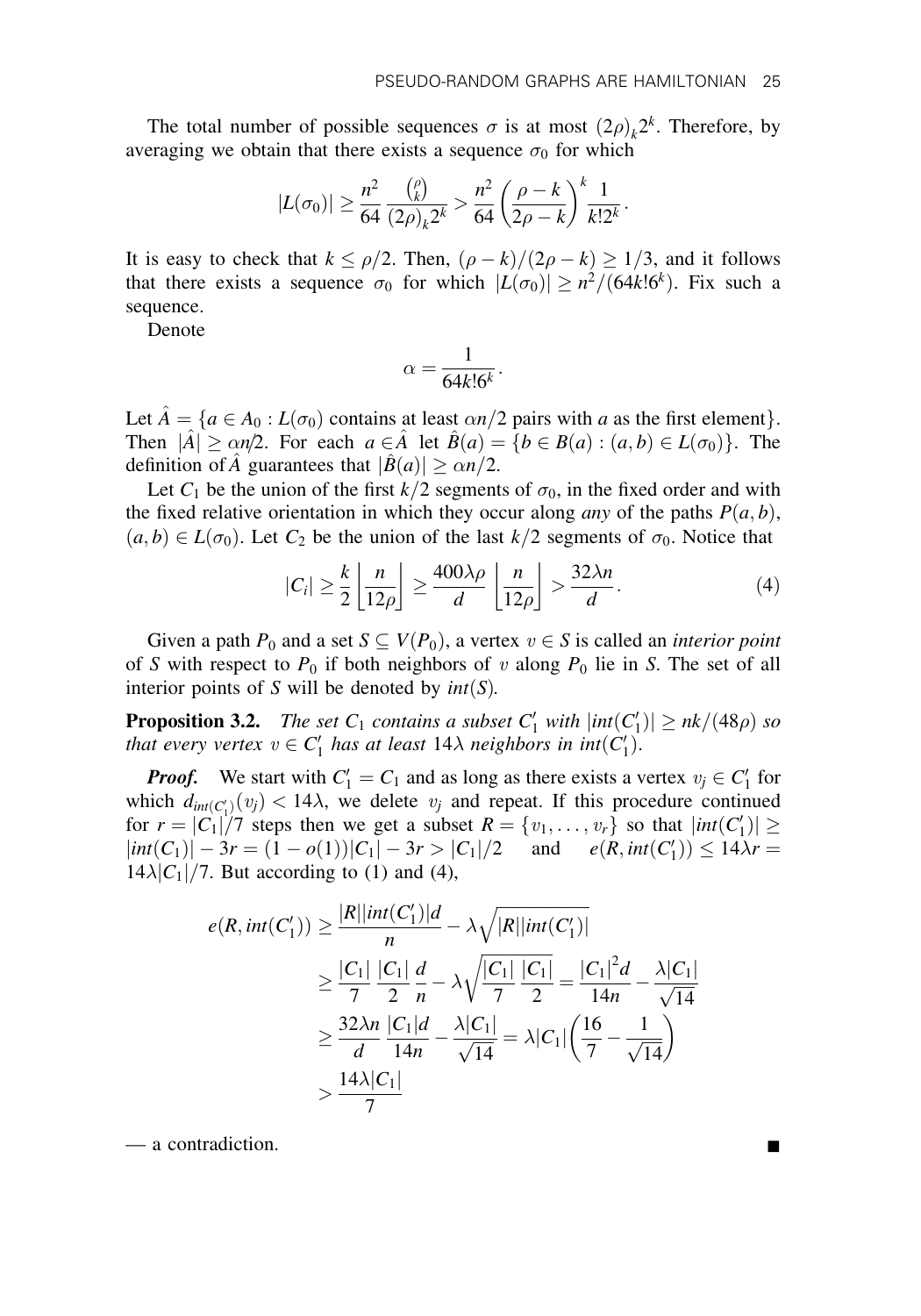Obviously, an analogous statement holds for  $C_2$  as well. We fix the obtained sets  $C_1'$  and  $C_2'$ .

**Proposition 3.3.** There is a vertex  $\hat{a} \in \hat{A}$  connected by an edge to  $int (C_1')$ .

**Proof.** Recall that  $|\hat{A}| \ge \alpha n/2$  and  $|int(C_1')| \ge nk/(48\rho)$ . Therefore, by Proposition 2.4, the claim will follow if we will show that  $(\alpha n)(nk/\rho) \gg \lambda^2 n^2/d^2$ , or (substituting the value of  $\alpha$ )  $d^2/(\lambda^2 \rho) \gg (k-1)! 6^k$ .

Consider first the case when  $400\lambda \rho/d \ge 1$ . In this case,

$$
k = 2 \frac{(1 + o(1))400\lambda\rho}{d} = \frac{800\lambda}{d} \frac{(1 + o(1)\log n)}{\log(d/\lambda)}
$$
  

$$
\leq \frac{(1 + o(1))800\log n}{\frac{1000\log n(\log\log\log n)}{(\log\log n)^2} \cdot \log\log n}
$$
  

$$
= \frac{(1 + o(1))0.8\log\log n}{\log\log\log n},
$$

and thus  $(k-1)!6^k < (log n)^{0.9}$ . On the other hand,

$$
\frac{d^2}{\lambda^2 \rho} \ge \frac{d^2}{\lambda^2} \frac{\log (d/\lambda)}{(1 + o(1)) \log n}
$$
  
\n
$$
\ge \frac{\log^2 n (\log \log \log n)^2}{(\log \log n)^4} \frac{\log \log n}{(1 + o(1)) \log n} > \frac{(1 + o(1)) \log n}{(\log \log n)^3}
$$
  
\n
$$
\gg (\log n)^{0.9},
$$

as required.

In the second case, when  $400\lambda \rho/d \leq 1$ , we get  $k = 2$ , and then the expression  $(k-1)!6^k$  is an absolute constant, while  $d^2/(\lambda^2 \rho) = (d/\lambda)(d/(\lambda \rho)) \ge 400d/$  $\lambda \rightarrow \infty$ . The proposition follows.

Repeating the same argument, mutatis mutandis, gives:

# **Proposition 3.4.** There exists a vertex  $\hat{b} \in \hat{B}(\hat{a})$  connected by an edge to int $(C_2')$ .

Let now x be a vertex separating  $C_1'$  and  $C_2'$  along  $P(\hat{a}, \hat{b})$ . We consider two half paths  $P_1$  and  $P_2$  obtained by splitting  $P(\hat{a}, \hat{b})$  at x. Our idea is as follows: rotating each  $P_i$  while keeping x as a fixed point and using vertices in  $int(C_i)$  as pivots, we wish to achieve the situation where the corresponding endpoint sets  $V_1$ ,  $V_2$  are large enough. Then, Proposition 2.4 will show that there is an edge between  $V_1$ and  $V_2$ . This edge closes a path of maximal length to a cycle. As G is connected by Proposition 2.5, any non-Hamilton cycle can be extended to a path covering some additional vertices. Therefore, the assumption about the maximality of  $P_0$ implies that  $P_0$  is a Hamilton path, and thus the above created cycle is Hamilton as well.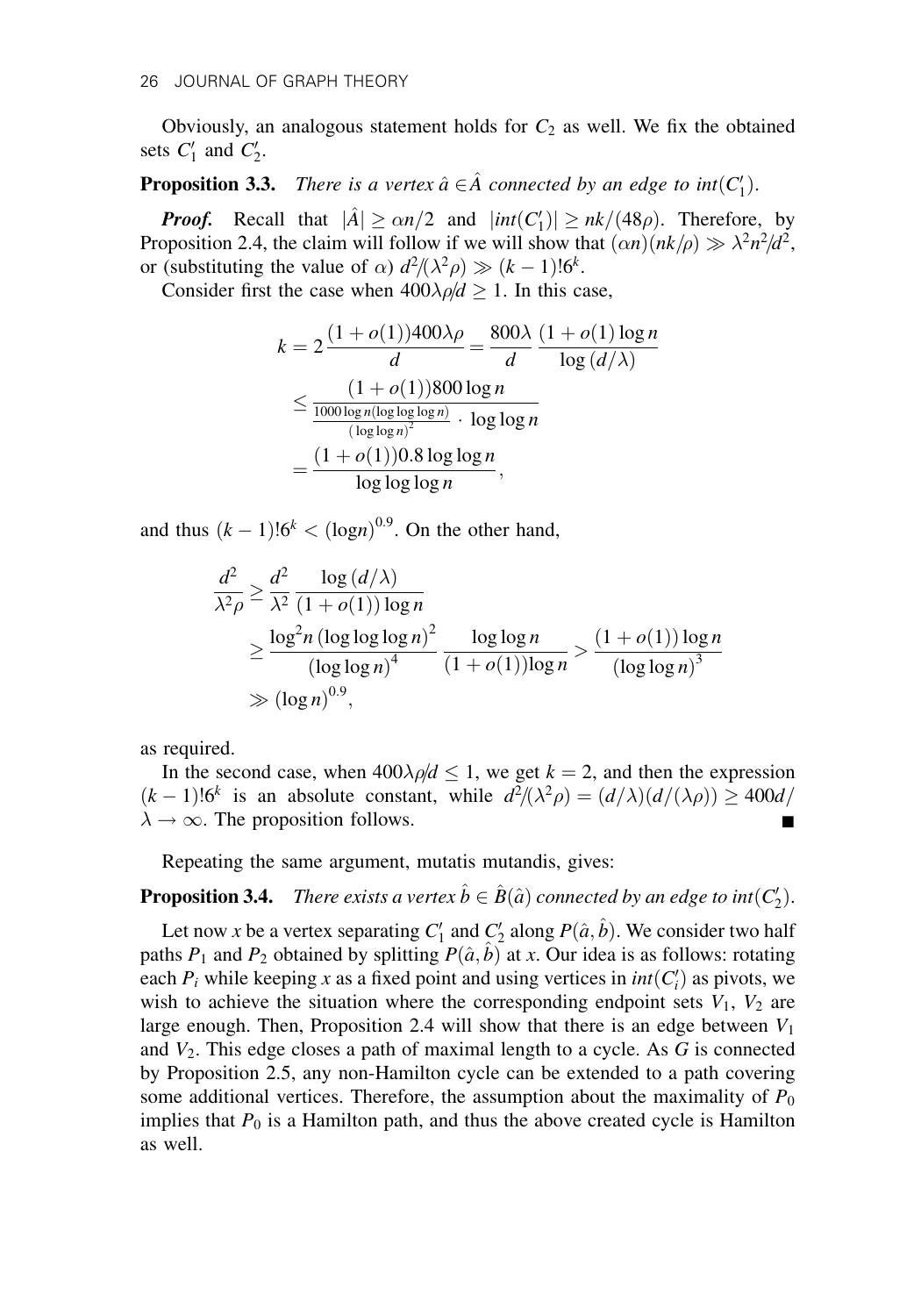Consider  $P_1$ . Let  $T_i = \{v \in C'_1 \setminus \{x\} : v \text{ is the endpoint of a path obtainable from } \}$  $P_1$  by *i* rotations with fixed endpoint *x*, all pivots in  $int(C'_1)$  and all broken edges in  $P_1$ .

# **Proposition 3.5.** There exists an i for which  $|T_i| \geq \lambda n/d$ .

**Proof.** It is enough to prove that there exists a sequence of sets  $U_i \subseteq T_i$  such that  $|U_i| = 1$  and  $|U_{i+1}| = 2|U_i|$ , as long as  $|U_i| < \lambda n/d$ . Note that according to Proposition 3.4  $\hat{a}$  has a neighbor in  $int(C_1')$ , and therefore  $T_1 \neq \emptyset$ . Note also that if we perform a rotation at a vertex from  $int(C'_1)$  and a broken edge in  $P_1$ , then the resulting endpoint is in  $C'_1$ .

Suppose we have found sets  $U_1, \ldots, U_i$  as stated above, and still  $|U_i| < \lambda n/d$ . Similarly to the proof of Proposition 3.1 one has that

$$
|T_{i+1}| \geq \frac{1}{2}|N(U_i) \cap int(C'_1)| - \frac{3}{2}\sum_{j=1}^i |U_j|.
$$

As  $\sum_{j=1}^{i} |U_j| < 2|U_i|$ , the claim will follow if we will prove that  $|N(U_i) \cap$  $int(C'_1)| \ge 10|U_i|$ . Since  $U_i \subset C'_1$ , every vertex  $u \in U_i$  has at least 14 $\lambda$  neighbors in *int*( $C'_1$ ). Therefore, the number of edges with one endpoint in  $U_i$  and another one in  $int(C'_1)$  is at least  $14\lambda |U_i|$ . Set  $W_i = N(U_i) \cap int(C'_1)$ . If  $|W_i| < 10|U_i|$ , then by (1) one has:

$$
e(U_i, W_i) \le \frac{|U_i||W_i|d}{n} + \lambda \sqrt{|U_i||W_i|} = \frac{10|U_i|^2d}{n} + \sqrt{10}\lambda|U_i|
$$
  

$$
< \frac{\lambda n}{d} \frac{10|U_i|d}{n} + \sqrt{10}\lambda|U_i| < 14\lambda|U_i|
$$

— a contradiction. Therefore  $|W_i| \ge 10|U_i|$ , as required.

Hence, the set  $V_1$  of endpoints of all rotations of  $P_1$  has cardinality  $|V_1| \ge \lambda n/d$ . As by Proposition 3.5,  $\hat{b}$  has a neighbor in  $int(C_2)$ , the same argument can be carried out for  $P_2$  to show that the set  $V_2$  of endpoints of its rotations has at least  $\lambda n/d$  vertices as well. Then, by Proposition 2.4 there is an edge connecting  $V_1$  and  $V_2$  and thus closing a Hamilton cycle. This completes the proof of Theorem 1.1.

#### 4. ON HAMILTONICITY OF RANDOM CAYLEY GRAPHS

The (undirected) Cayley graph  $X(G, S)$  of a group G with respect to a set S of elements in the group (generators) is a graph with vertex set  $G$ , whose edge set is the set of all unordered pairs  $\{\{g, gs\} : s \in S\}$ . This is obviously a regular graph of degree  $|S \cup S^{-1}| \leq 2|S|$ .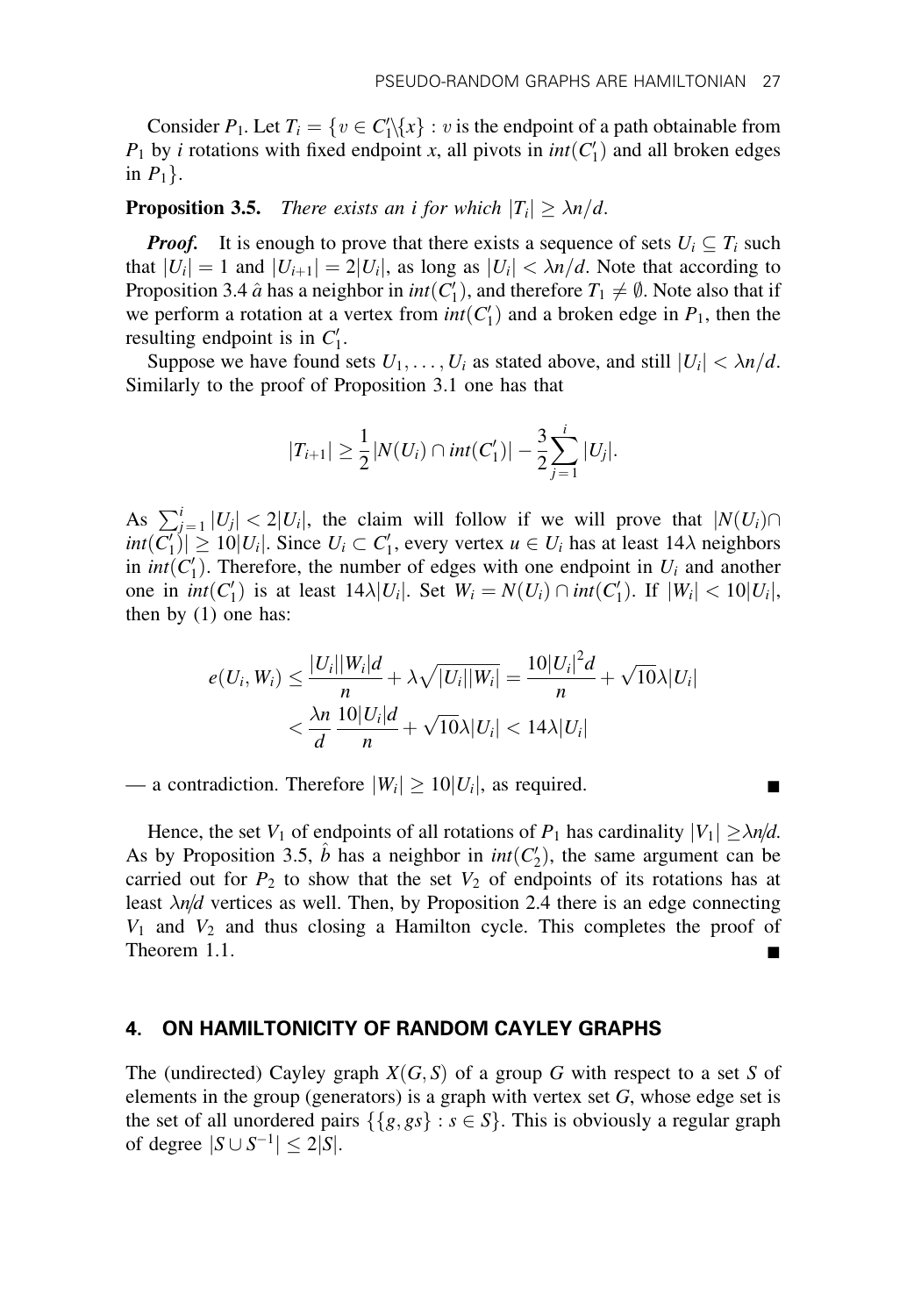The question of Hamiltonicity of Cayley graphs has drawn quite an amount of attention of many researchers over the years. It is enough to mention that a survey article by Curran and Gallian [12] on Hamiltonicity of Cayley graphs has eighty nine references. Much of the focus of the research has been centered around the following conjecture.

Conjecture 4.1. Every connected Cayley graph with more than 2 vertices is Hamiltonian.

So far only special cases of the above conjecture have been proven, the most important of them undoubtedly being the case when the group  $G$  is Abelian (see, e.g., [24], Chapter 12, Problem 17 for a proof ).

Given the apparent difficulty in proving this conjecture, it is quite natural to prove it for the case where the set of generators  $S$  is chosen *at random* according to some probability distribution. A result of this type has been obtained by Meng and Huang [20], who proved that almost all Cayley graphs of a group G are Hamiltonian (the asymptotic parameter here is the order  $n = |G|$  of the group G). The proof proceeds by showing that almost all Cayley graphs of the group G with *n* elements are two-connected and *d*-regular for  $d \ge n/3$ , and then by invoking a result of Jackson [19], according to which the last two conditions are sufficient to guarantee Hamiltonicity. As the last sentence indicates, a random set S of generators almost surely has size linear in  $n$ , thus resulting in quite dense graphs.

As it turns out, the main result of this article can be used to show that the Cayley graph  $X(G, S)$  is almost surely Hamiltonian for a random set S of generators of much smaller size. To do so, we first apply an approach of Alon and Roichman [3] to bound the eigenvalue gap of such a graph, and then invoke our Theorem 1.1 to prove Hamiltonicity. Here is a result and an outline of its proof.

**Theorem 4.1.** Let G be a group of order n. Then for every  $c > 0$  and large enough n a Cayley graph  $X(G, S)$ , formed by choosing a set S of c  $\log^5 n$  random generators in G, is almost surely Hamiltonian.

**Proof.** Let  $\lambda$  be the second largest by absolute value eigenvalue of  $X(G, S)$ . Note that the Cayley graph  $X(G, S)$  is d regular for  $d \geq c \log^5 n$ . Therefore, to prove Hamiltonicity of  $X(G, S)$ , by Theorem 1.1, it is enough to show that almost surely  $\lambda/d < O(\log n)$ . We will briefly sketch how this can be done using an approach of Alon and Roichman [3], referring an interested reader to their article for more details.

It is enough to show that the expected value  $\mathbf{E}(\lambda/d)$  is bounded by  $O(\log^{-1} n)$ . Then one can finish the proof by considering an appropriate martingale, which shows that  $\lambda$  is concentrated around its expectation as it is done in [3]. Let A be the adjacency matrix of  $X(G, S)$  and let  $\mathbf{B} = \frac{1}{d} \mathbf{A}$ . Then, it is easy to see that for every natural number m we have

$$
\lambda \leq (Tr(\mathbf{A}^{2m}) - d^{2m})^{1/2m}.
$$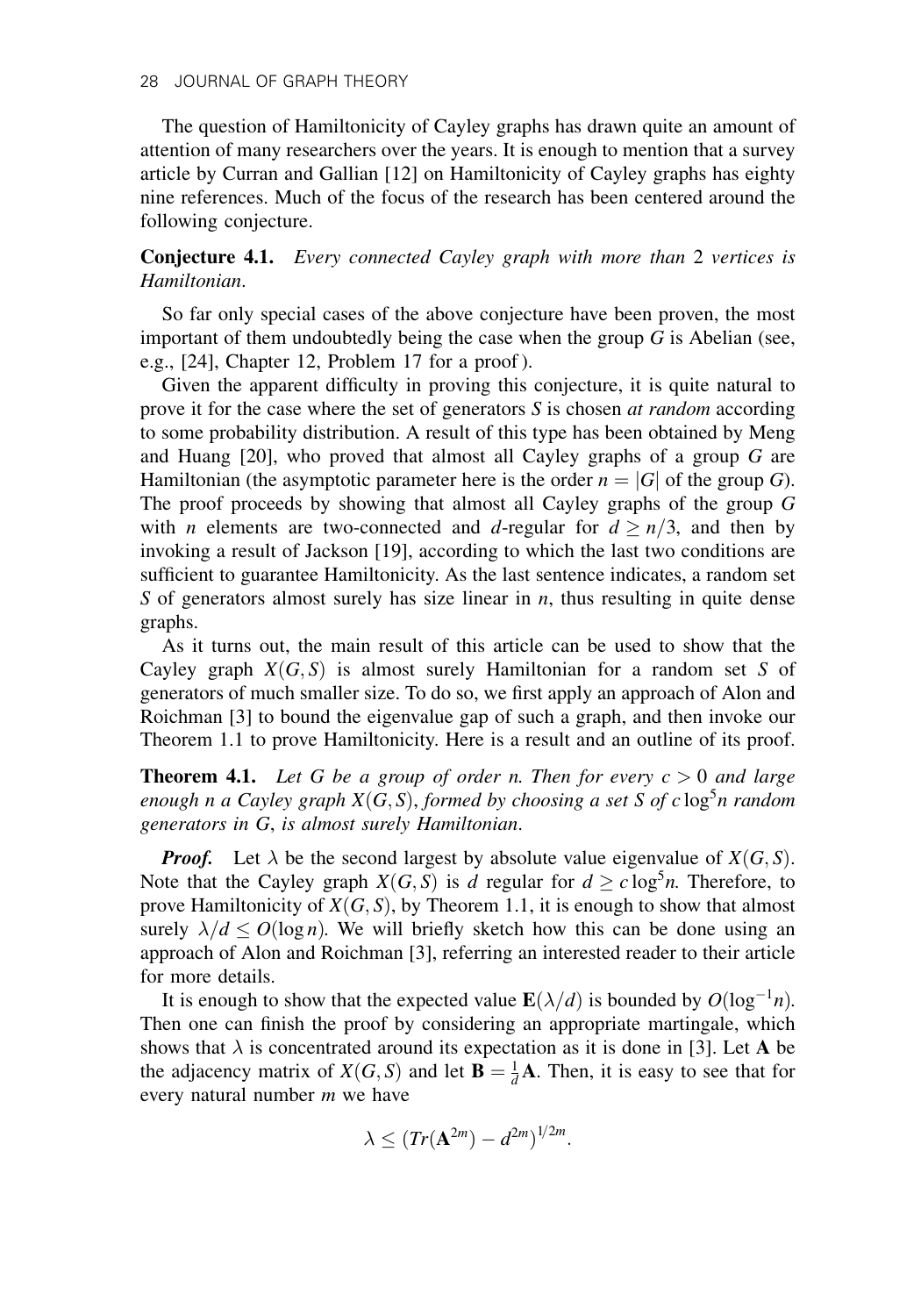This, by Jensen's inequality, implies:

$$
\mathbf{E}(\lambda/d) \leq (\mathbf{E}(Tr(B^{2m})) - 1)^{1/2m}.
$$

Denote by  $P_{2m}$  the probability of a walk of length  $2m$  in our Cayley graph to be closed. Since a Cayley graph is vertex transitive  $\mathbf{E}(Tr(B^{2m})) = n\mathbf{E}(P_{2m})$ , and hence:

$$
\mathbf{E}(\lambda/d) \le (n\mathbf{E}(P_{2m}) - 1)^{1/2m}.\tag{5}
$$

Next we need the following lemma.

Lemma 4.1.

$$
\mathbf{E}(P_{2m}) \le 2^{2m} (2m/c \log^5 n)^m + 1/n + O(m/n^2).
$$

**Proof.** As in [7] and [3] we consider a dynamic process for choosing a random set S and a random walk on  $X(G, S)$ . This is done as follows.

- (a) We choose in the free group  $F_{c \log^5 n}$  (generated by  $c \log^5 n$  distinct letters and their inverses) a random word of length 2m.
- (b) We assign to each letter an element of the group G at random.

It is easy to see that this process is equivalent to the one in which a random Cayley graph  $X(G, S)$  with  $|S| = c \log^5 n$  is chosen first and a random walk of length 2*m* in it is chosen afterwards.

In order to obtain an upper bound for  $E(P_{2m})$ , we estimate the probabilities of the following two events whose union includes the event that our walk of length 2m is closed.

- (A) There is no letter such that the total number of appearances of this letter together with its inverse in this word is exactly one.
- (B) (A) does not hold, but after the assignment of the chosen elements in the group G to the corresponding letters the word is reduced to the unity.

Obviously  $\mathbf{E}(P_{2m}) \leq \mathbf{Pr}(\mathbf{A}) + \mathbf{Pr}(\mathbf{B})$ .

First we estimate  $Pr(A)$ . Let W be the word of length 2m which satisfies the conditions of  $(A)$ . Clearly, the number of distinct symbols (letter and its inverse are the same symbol) that appear in  $W$  is at most  $m$ . We expose the letters of  $W$  in the following order. First, we expose the subset consisting of the first occurrence of each symbol that appears in the word. Second, we expose the other letters. For each letter in the second subset, the probability that it equals to the letter or the inverse of the letter which has appeared in the first subset is at most  $2m/c \log^5 n$ . The number of possibilities to place the first subset is at most  $2^{2m}$ . Hence **Pr** (A)  $\leq 2^{2m} (2m/c \log^5 n)^m$ .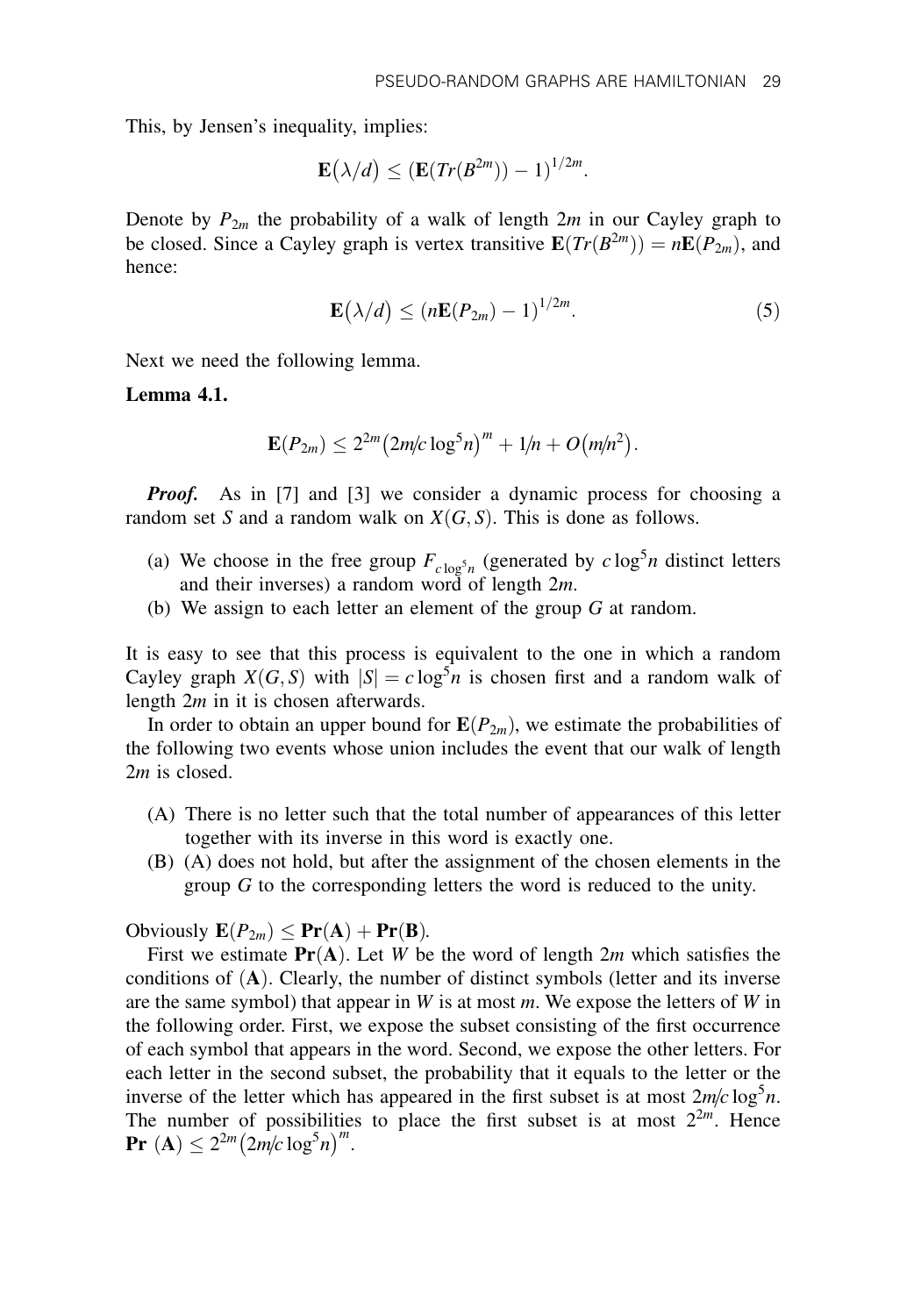Next we bound  $Pr(B)$ . Let  $\tau$  be a symbol (a letter or its inverse) that appears only once in the word. We expose the assignments of all the letters except that of  $\tau$ . Denote by  $x(\tau)$  the assignment of  $\tau$ . The event whose probability we wish to estimate is now the event  $gx(\tau)h = 1$  where g, h are some known elements in G. The probability that  $x(\tau)$  solves this equation is at most  $1/(n-2m) = 1/n +$  $O(m/n^2)$ . Therefore,  $Pr(B) \le 1/n + O(m/n^2)$ . This implies the assertion of the lemma.

To finish the proof of the Theorem 4.1, fix now  $m = \frac{\log n}{2 \log \log n}$ . Combining Lemma 4.1 with (5) we obtain,

$$
\mathbf{E}(\lambda/d) \le (n\mathbf{E}(P_{2m}) - 1)^{1/2m} \le (n(2^{2m}(2m/c\log^5 n)^m + 1/n + O(m/n^2)) - 1)^{1/2m}
$$
  
\n
$$
\le n^{1/2m}(2^{2m}(2m/c\log^5 n)^m)^{1/2m} + (n(1/n + O(m/n^2)) - 1)^{1/2m}
$$
  
\n
$$
\le 2n^{1/2m}\left(\frac{2m}{c\log^5 n}\right)^{1/2} + O((m/n)^{1/2m}) = O(\log^{-1} n).
$$

This completes the proof of the theorem.

Remark. The bound of Theorem 4.1 is probably far from being tight. It is well known that the Cayley graph  $X(G, S)$  of a group G of order n with respect to a random set S of  $O(log n)$  generators is almost surely connected. Therefore, Conjecture 4.1 suggests that already  $O(\log n)$  random generators are enough to guarantee Hamiltonicity of  $X(G, S)$ .

#### 5. CONCLUDING REMARKS

In this study we provide a sufficient condition for the existence of a Hamilton cycle in pseudo-random graphs. A distinctive feature of our result, Theorem 1.1, is that it connects between spectral properties of a graph and Hamiltonicity. This connection has a potential to be useful in proving Hamiltonicity of certain classes of regular graphs as sometimes is much easier to bound the eigenvalue gap than to show the existence of a Hamilton cycle directly.

In particular, our result can be used to give another proof that for  $d > log^2 n$ , the random d-regular graph on *n* vertices  $G_{n,d}$  is almost surely Hamiltonian. Indeed, by Theorem 1.1, it is enough to show that the second eigenvalue of  $G_{n,d}$ satisfies  $\lambda < d(\log \log n)/\log n$ . For  $d \ll n^{1/2}$  this can be done directly in the so called configuration model, using an approach of Kahn and Szemerédi from [14]. For  $d \gg n^{1/2}$ , this follows from the recent results of the authors together with Vu For  $a \gg n$ , this follows from the recent results of the authors together with vu and Wormald [23]. In the intermediate range  $d \sim \sqrt{n}$ , one can for example prove first that almost surely the number of copies of  $C_4$  and  $C_6$  in  $G_{n,d}$  is asymptotically equal to the expected number of copies of these two cycles in the binomial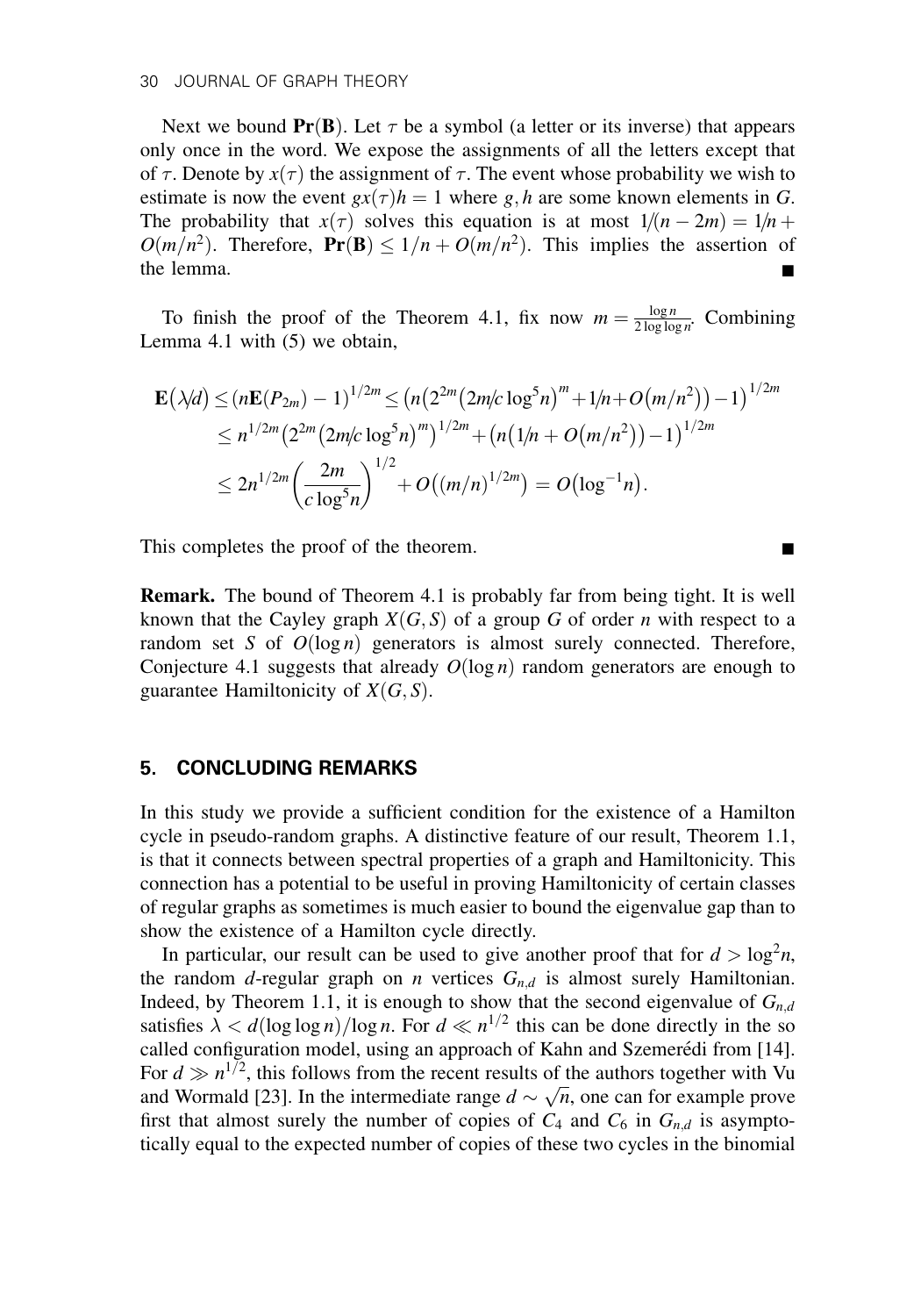random graph  $G(n, d/n)$ , and then derive the required upper bound on  $\lambda$  by considering the trace of  $A^6$ , where A is the adjacency matrix of  $G_{n,d}$ .

Another feature of our argument is that it is in fact algorithmic. Indeed, it is easy to see that our argument works even if in Section 3.1 instead of a longest path in G we will consider any path  $P_0$  which is maximum by inclusion. Such a path can be found efficiently by the greedy algorithm. Therefore, our proof provides a polynomial time algorithm for finding a Hamilton cycle in a graph satisfying the conditions of Theorem 1.1. This may be quite valuable especially taking into account the notorious difficulty of the Hamilton cycle problem, both theoretically and practically (see, e.g., [18]). Notice also that this observation combined with the remark above about the second eigenvalue of a random dregular graph  $G_{n,d}$ , provides an algorithm for finding almost surely a Hamilton cycle in  $G_{n,d}$  for  $d > \log^2 n$ . This solves a problem posed by Frieze and McDiarmid ([17], Research Problem 3) for this range of degrees d.

Our bound is not known to be tight. In fact, we suspect that a much stronger result should be true. We propose the following conjecture.

**Conjecture 5.1.** There exists a positive constant  $C$  such that for large enough  $n$ , any  $(n, d, \lambda)$ -graph that satisfies  $d/\lambda > C$  contains a Hamilton cycle.

This conjecture is closely related to another well known problem. The toughness  $t(G)$  of a graph G is the largest real t so that for every positive integer  $x \geq 2$ one should delete at least  $tx$  vertices from  $G$  in order to get an induced subgraph of it with at least x connected components. G is *t*-tough if  $t(G) \geq t$ . This parameter was introduced by Chvatal in [10], where he observed that Hamiltonian graphs are 1-tough and conjectured that t-tough graphs are Hamiltonian for large enough t. He even suggested that  $t = 2$  should be enough, but this was recently refuted in [5]. On the other hand, one can show (see, e.g., [1]) that if G is an  $(n, d, \lambda)$ -graph, then the toughness of G satisfies  $t(G) > \Omega(d/\lambda)$ . Therefore, the conjecture of Chvátal implies our conjecture.

#### ACKNOWLEDGMENT

We would like to thank two anonymous referees for helpful comments and N. Alon and I. Pak for stimulating discussions on random Cayley graphs.

# **REFERENCES**

- [1] N. Alon, Tough Ramsey graphs without short cycles, J Algebraic Combinatorics 4 (1995), 189–195.
- [2] N. Alon, M. Krivelevich, and B. Sudakov, List coloring of random and pseudo-random graphs, Combinatorica 19 (1999), 453–472.
- [3] N. Alon and Y. Roichman, Random Cayley graphs and expanders, Random Structures and Algorithms 5 (1994), 271–284.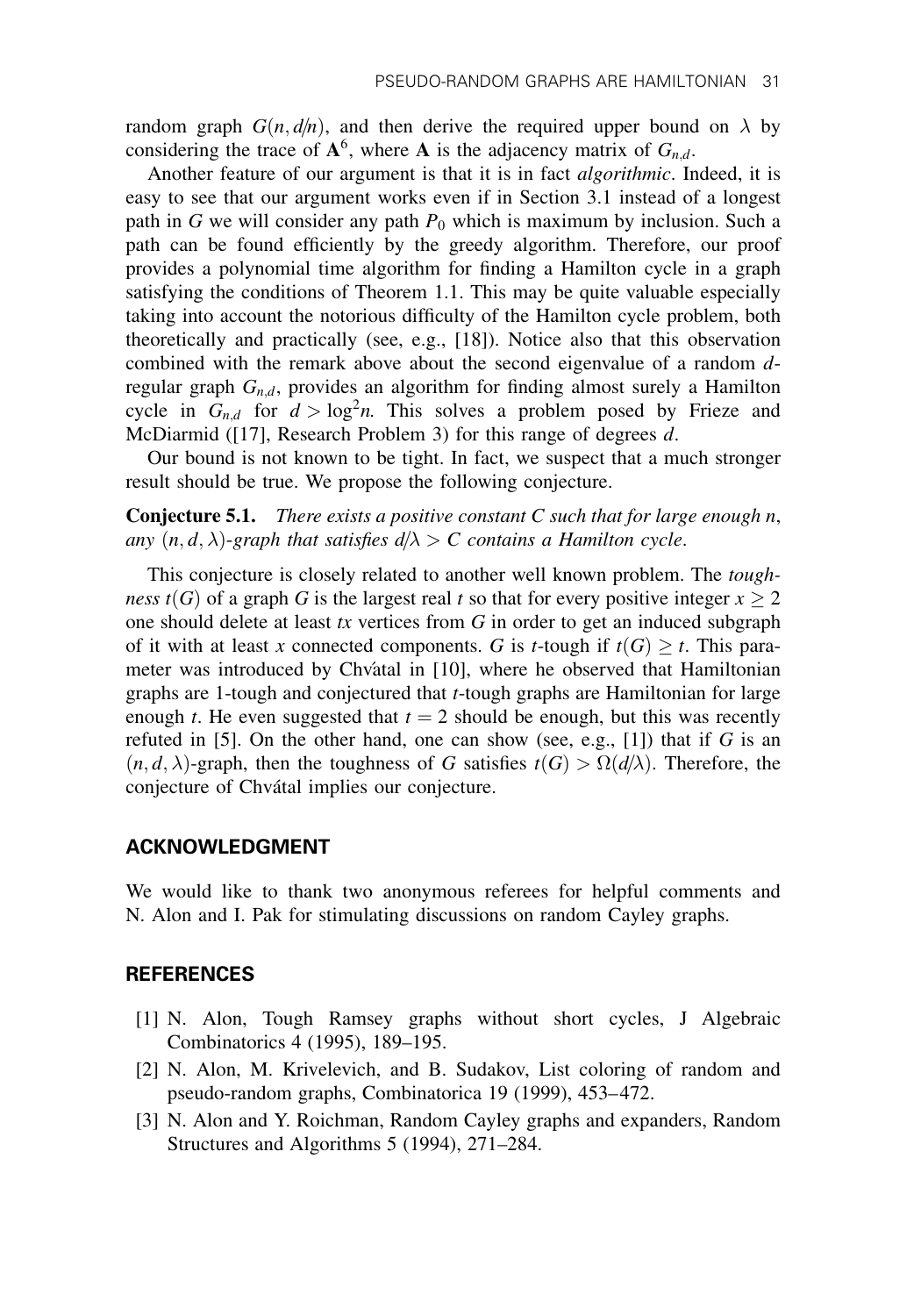- [4] N. Alon and J. H. Spencer, The probabilistic method, 2nd Ed., Wiley, New York, 2000.
- [5] D. Bauer, H. J. Broersma, and H. J. Veldman, Not every 2-tough graph is Hamiltonian, Discrete Appl Math 99 (2000), 317–321.
- [6] B. Bollobás, T. I. Fenner, and A. M. Frieze, An algorithm for finding Hamilton paths and cycles in random graphs, Combinatorica 7 (1987), 327– 341.
- [7] A. Broder and E. Shamir, On the second eigenvalue of random regular graphs, Proc 28th IEEE FOCS, IEEE (1987), 286–294.
- [8] F. R. K. Chung, Spectral graph theory, Regional Conference Series in Mathematics 92, Amer Math Soc Providence, 1997.
- [9] F. R. K. Chung, R. L. Graham, and R. M. Wilson, Quasi-random graphs, Combinatorica 9 (1989), 345–362.
- [10] V. Chvátal, Tough graphs and Hamiltonian circuits, Discrete Math 5 (1973), 215–218.
- [11] V. Chvátal and P. Erdős, A note on Hamiltonian circuits, Discrete Math 2 (1972), 111–113.
- [12] S. J. Curran and J. A. Gallian, Hamiltonian cycles and paths in Cayley graphs and digraphs—a survey, Discrete Math 156 (1996), 1–18.
- [13] G. Dirac, Some theorems on abstract graphs, Proc London Math Society 2 (1952), 69–81.
- [14] J. Friedman, J. Kahn, and E. Szemerédi, On the second eigenvalue in random regular graphs, Proc of 21th ACM STOC (1989), 587–598.
- [15] A. M. Frieze, On the number of perfect matchings and Hamilton cycles in  $\varepsilon$ -regular non-bipartite graphs, Electronic J Combinatorics Vol. 7 (2000), publ. R57.
- [16] A. M. Frieze and M. Krivelevich, Hamilton cycles in random subgraphs of pseudo-random graphs, Discrete Mathematics, in press.
- [17] A. Frieze and C. McDiarmid, Algorithmic theory of random graphs, Random Structures and Algorithms 10 (1997), 5–42.
- [18] M. Garey and D. Johnson, Computers and intractability: A guide to the theory of NP-completeness, W. H. Freeman and Co., San Francisco, 1979.
- [19] B. Jackson, Hamiltonian cycles in regular 2-connected graphs, J Combin Theory Ser B 29 (1980), 27–46.
- [20] J. Meng and Q. Huang, Almost all Cayley graphs are Hamiltonian, Acta Math Sinica N. S. 12 (1996), 151–155.
- [21] J. Komlós and E. Szemerédi, Limit distributions for the existence of Hamilton circuits in a random graph, Discrete Mathe 43 (1983), 55–63.
- [22] M. Krivelevich, B. Sudakov, and T. Szabó, Triangle factors in pseudorandom graphs, submitted.